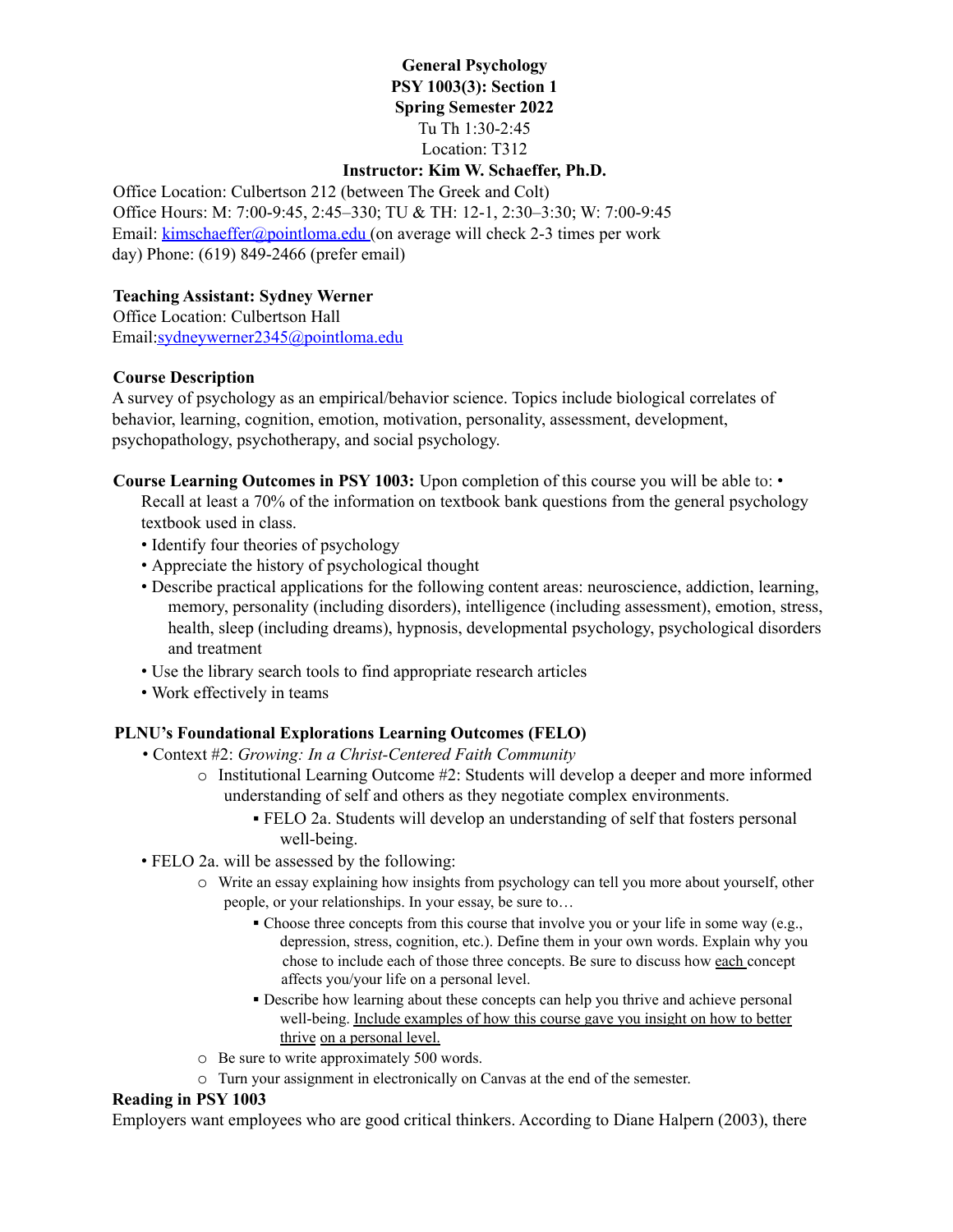are 4 aspects to critical thinking: (a) a critical thinking attitude, e.g., not accepting claims at face value; (b) the capacity to implement specific critical thinking skills, e.g., deductive reasoning, hypothesis testing, understanding probability; (c) the facility to apply these critical thinking skills to new situations; and (d) the skill to think about one's own thinking, or metacognition. We will use a significant portion of our class time for activities that will enhance your critical thinking skills. It is imperative that you read and study the reading assignment before coming to class.

### **Working in Teams in PSY 1003**

Employers want employees who work well in teams. In order for us to improve our critical thinking and become even better team members, in-class peer collaboration will be a major portion of our course. (Please note: you will not be assigned any team activities that will require you to meet with your peers outside of class.) In-class teamwork includes analysis of case studies, quizzes, and a variety of critical thinking activities that relate to psychology. Toward the end of the semester you evaluate the "helpfulness" of your team members and assign them a grade that will contribute to their final grade.

### **Required Textbook**

Myers, D. G. & DeWall, C. N. (2019). *Exploring psychology* (11th ed.). New York, NY: Worth.

How Grades Will Be Earned (A = 93-100; A = 90-92.99; B + = 88-89.99; B = 84-87.99; B = 80-83.99; C+ = 77-79.99; C = 70-76.99; C- = 65-69.99; D+ = 62-64.99; D = 55-61.99; D- = 50-54.99; F **< 49.99%)**

12.5% Readiness Assurance Tests (iRAT, and tRAT) 12.5% Team Application Exercises 5% Team Member Helpfulness (peer-graded) 40% Test 1-4 20% Comprehensive Final 10% Psychology and You

#### **Managing Your Life and This Course**

If you cannot take a major test due to extreme circumstances, please ask me for permission to take the test at another time before the exam.

Most people need to miss a class due to illness, flight delays, and so on. Therefore, a safety valve is built into the course. For the safety valve to become effective, 90% or more of the class must complete the IDEA course evaluation during the first week it is posted.

*Safety Valve:* Best practices for employees allow personal cell phone usage only during mandatory breaks. Therefore, if throughout the semester I suspect no one is using their cell phone or computer for non-class activities, the four lowest Team Application Exercises, the three lowest iRATs or tRATs will be dropped. Two absent minded faux paus are allowed for the entire class throughout the semester.

#### **Late Assignments**

All assignments are to be submitted/turned in by the beginning of the class session when they are due—including assignments posted in Canvas. Canvas automatically deducts 10% from late assignment plus an additional 10% per day.

# **SYLLABUS: Part 2**

# **PLNU** Mission

### **To Teach ~ To Shape ~ To Send**

Point Loma Nazarene University exists to provide higher education in a vital Christian community where minds are engaged and challenged, character is modeled and formed, and service is an expression of faith.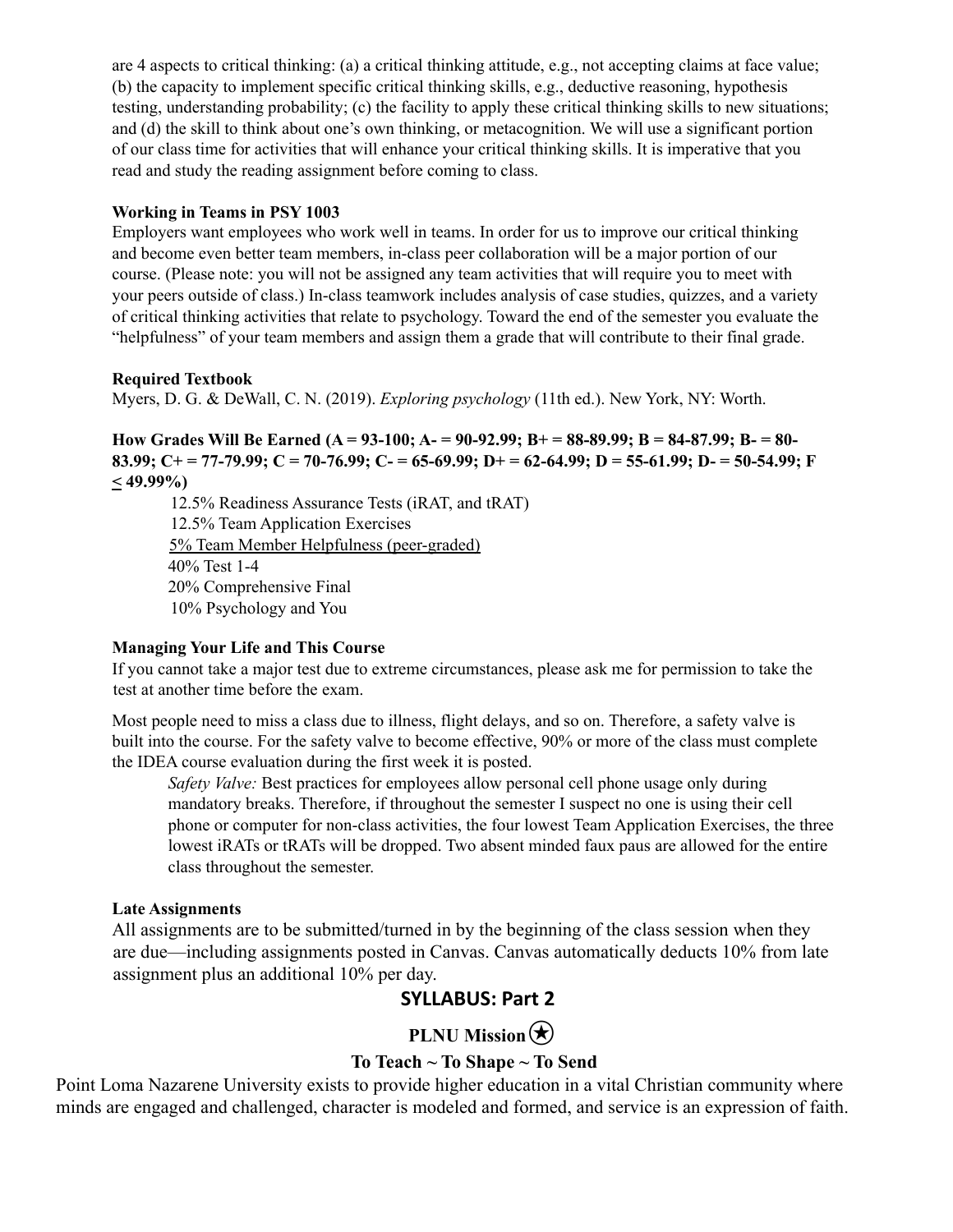Being of Wesleyan heritage, we strive to be a learning community where grace is foundational, truth is pursued, and holiness is a way of life.

# **Foundational Explorations Mission** $\bigotimes$

PLNU provides a foundational course of study in the liberal arts informed by the life, death, and resurrection of Jesus Christ. In keeping with the Wesleyan tradition, the curriculum equips students with a broad range of knowledge and skills within and across disciplines to enrich major study, lifelong learning, and vocational service as Christ-like participants in the world's diverse societies and culture.

# **COURSE CREDIT HOUR INFORMATION**

In the interest of providing sufficient time to accomplish the stated Course Learning Outcomes, this class meets the PLNU credit hour policy for a 3 unit class delivered over 15 weeks. It is anticipated that students will spend a minimum of 37.5 participation hours per credit hour on their coursework. For this course, students will spend an estimated 112.5 total hours meeting the course learning outcomes. The time estimations are provided in the Canvas modules.

# **STATE AUTHORIZATION**⍟

State authorization is a formal determination by a state that Point Loma Nazarene University is approved to conduct activities regulated by that state. In certain states outside California, Point Loma Nazarene University is not authorized to enroll online (distance education) students. If a student moves to another state after admission to the program and/or enrollment in an online course, continuation within the program and/or course will depend on whether Point Loma Nazarene University is authorized to offer distance education courses in that state. It is the student's responsibility to notify the institution of any change in his or her physical location. Refer to the map on State Authorization to view which states allow online (distance education) outside of California.

# **INCOMPLETES AND LATE ASSIGNMENTS**

All assignments are to be submitted/turned in by the beginning of the class session when they are due including assignments posted in Canvas. Incompletes will only be assigned in extremely unusual circumstances.

# **PLNU COPYRIGHT POLICY**  $\circledast$

Point Loma Nazarene University, as a non-profit educational institution, is entitled by law to use materials protected by the US Copyright Act for classroom education. Any use of those materials outside the class may violate the law.

# **PLNU ACADEMIC HONESTY POLICY**  $\circledast$

Students should demonstrate academic honesty by doing original work and by giving appropriate credit to the ideas of others. Academic dishonesty is the act of presenting information, ideas, and/or concepts as one's own when in reality they are the results of another person's creativity and effort. A faculty member who believes a situation involving academic dishonesty has been detected may assign a failing grade for that assignment or examination, or, depending on the seriousness of the offense, for the course. Faculty should follow and students may appeal using the procedure in the university Catalog. See Academic Policies for definitions of kinds of academic dishonesty and for further policy information.

# **PLNU ACADEMIC ACCOMMODATIONS POLICY**

While all students are expected to meet the minimum standards for completion of this course as established by the instructor, students with disabilities may require academic adjustments, modifications or auxiliary aids/services. At Point Loma Nazarene University (PLNU), these students are requested to register with the